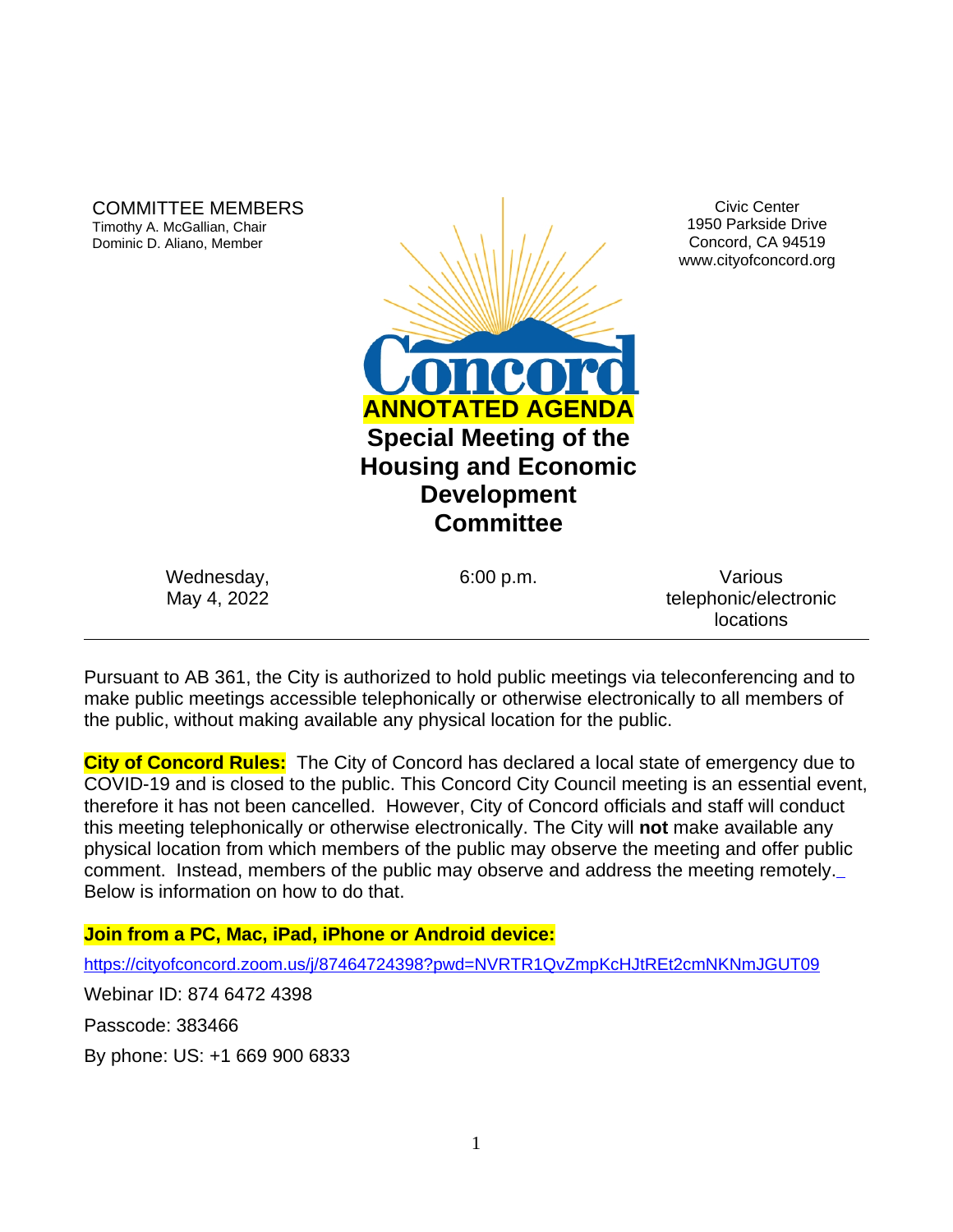# **Under California law, public comments at special meetings are limited to subjects on the agenda only. Therefore, public comment will only be taken prior to consideration of Agenda Item No. 2.a.**

# **How to Submit Public Comments:**

Written: All comments received **before 3:00 pm the day of the meeting** will be posted on the City's website as "Correspondence" under the relevant agenda item and provided to the Committee members prior to the meeting. Please email your comments to [cityclerk@cityofconcord.org.](mailto:cityclerk@cityofconcord.org)

# To Participate in Public Comment During the Meeting:

Live Remote Public Comments: Members of the public may submit a live remote public comment via Zoom video conferencing. Download the Zoom mobile app from the Apple Appstore or Google Play. If you are using a desktop computer, you can test your connection to Zoom by clicking [here.](https://www.zoom.us/join) Zoom also allows you to join the meeting by phone.

- $\bullet$  Join the meeting at any point, but be sure you are in the meeting prior to the City Council consideration of the item on which you would like to provide comments.
- **From a PC, Mac, iPad, iPhone or Android:**

<https://cityofconcord.zoom.us/j/87464724398?pwd=NVRTR1QvZmpKcHJtREt2cmNKNmJGUT09>

- o Webinar ID: 874 6472 4398
- o Passcode: 383466
- $_{\odot}$  By phone: US: +1 669 900 6833
- $\bullet$  Speakers will be asked to provide their name and city of residence, although providing this is not required for participation.
- Each speaker will be afforded up to 3 minutes to speak.
- Speakers will be muted until their opportunity to provide public comment.
- When the Chair opens a public comment period on the item on which you would like to comment, please use the "raise hand" feature (or press \*9 if connecting via telephone) which will alert staff that you have a comment to provide.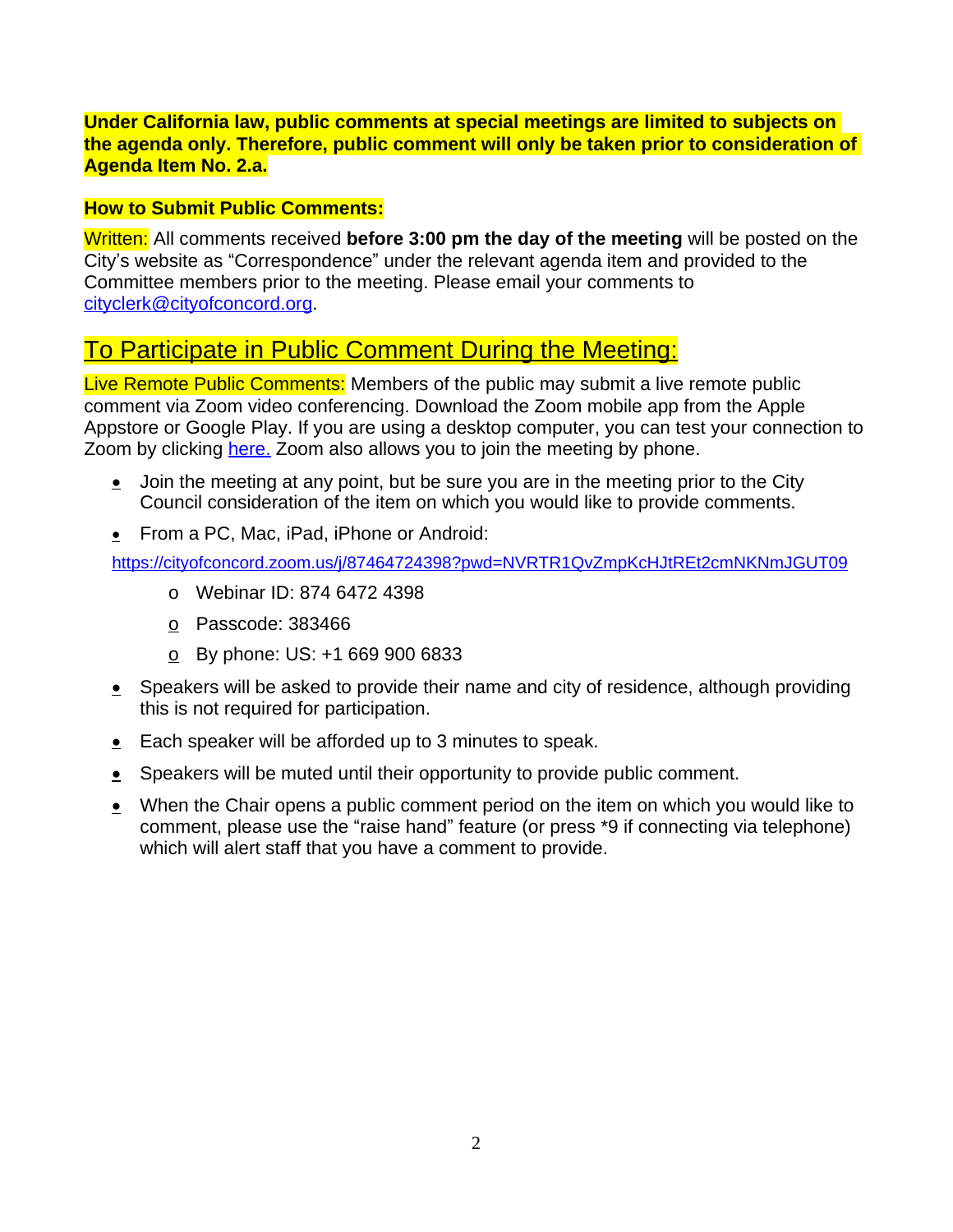# **Meeting of the Housing and Economic Development Committee**

# **1. ROLL CALL – all present.**

### **2. REPORTS**

The public is entitled to address the Committee on items appearing on the agenda before or during the Committee's consideration of that item. Each speaker will be limited to approximately three minutes. Please see "How to Submit Public Comments" above.

a. Considering and providing input on an overview of proposed programs for the Housing Element Update. **Report by Aaron Sage, Principal Planner.**

> **ACTION**: The Committee received a report from Aaron Sage, Principal Planner, and Jenna Tourje with Kearns & West, consultants to City. Following the report, the Committee received public testimony from approximately 14 public speakers. Almost all speakers stated that the proposed programs do not adequately address displacement issues for low-income renters, and should include rent control and just cause for eviction measures. Several speakers stated that they appreciate that the proposal includes a rezoning program that allows for additional lower-income housing sites in higher-resource areas of Concord, but that the timeline for this program should be earlier than December 2026.

After public comment, Committee member Aliano stated that:

- He appreciates staff's presentation and looks forward to discussion by the City Council at the study session on June 14;
- He has concerns about transportation and parking issues on Monument Boulevard given that he believes public transportation is not a viable option for many residents in this area;
- He appreciates the inclusion of a rezoning program in the proposed programs; and
- His position on further tenant protections has not changed, and Council will need to provide direction on this issue on June 14.

After Committee member Aliano's comments, Chair McGallian stated that:

- He also appreciates staff's presentation;
- He agrees with Committee member Aliano's comments about transportation and parking issues on Monument Boulevard;
- He appreciates the potential for upzoning in the proposed rezoning program and he believes this is a significant step by the City given that upzoning is typically opposed by residents in most cities; and